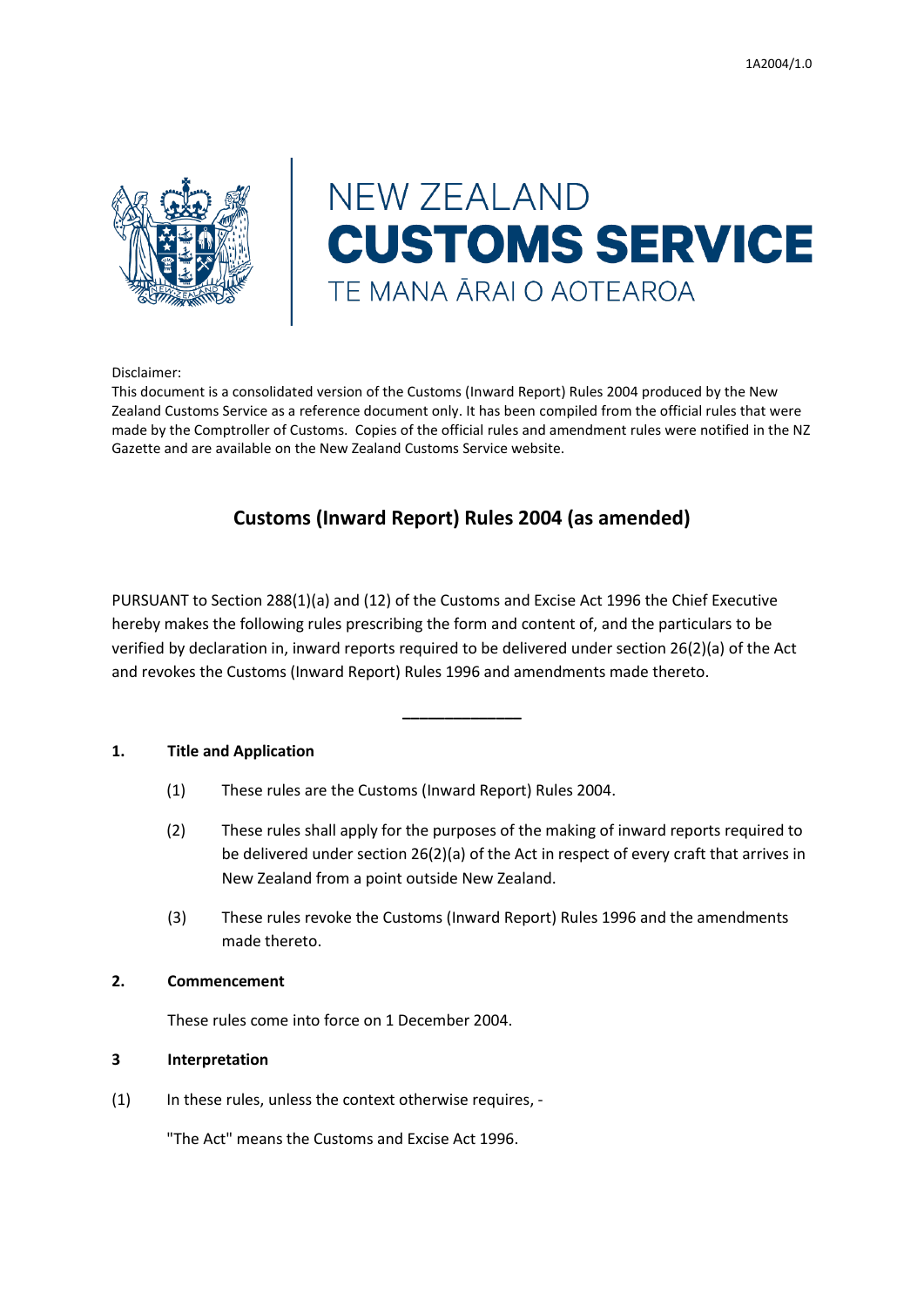"Commercial cargo" means all goods, except the personal effects of crew and passengers and stores for the craft, carried in or on any craft that arrives in New Zealand on a journey from a point outside New Zealand whether in the course of international trade in, or for the sale or supply of, those goods whether in New Zealand or elsewhere.

"Comptroller" means the Comptroller of Customs who is the Chief Executive of the New Zealand Customs Service.

"Prescribed form" or "form" means a form (including, if any, an electronic message format) prescribed by the Comptroller and set out in the Schedule to these rules; and a reference to a numbered form is a reference to the form so prescribed and numbered.

"The regulations" means the Customs and Excise Regulations 1996.

"Small craft" means any ship or boat not used for hire or reward (for example privately owned and operated yachts and launches).

(2) Unless otherwise defined in these rules, any terms used in these rules and which are defined in the Act shall have the meanings given to them in the Act.

## **4 Form and Content of Inward Reports**

Every inward report required under section 26(2) of the Act must be  $-$ 

- (a) In Form C1 for ships or boats (other than small craft) and must contain the particulars specified in that form, accompanied by any applicable supporting documents as the Comptroller may require;
- (b) In Form C1A for aircraft and must contain the particulars specified in that form, accompanied by any applicable supporting documents as the Comptroller may require;
- (c) In Form C1B for small craft and must contain the particulars specified in that form, accompanied by any applicable supporting documents as the Comptroller may require.

#### **5. Provide answers and make declaration**

The person making an inward report in any form specified in rule 4 must provide the answers pertaining to all matters as are required in or by that form and where the form requires a declaration to be made make such declaration.

#### **6. Notes**

Where a prescribed form contains any explanatory or other notes such notes do not form part of the prescription but are intended for the guidance of the person making the advance notice of departure.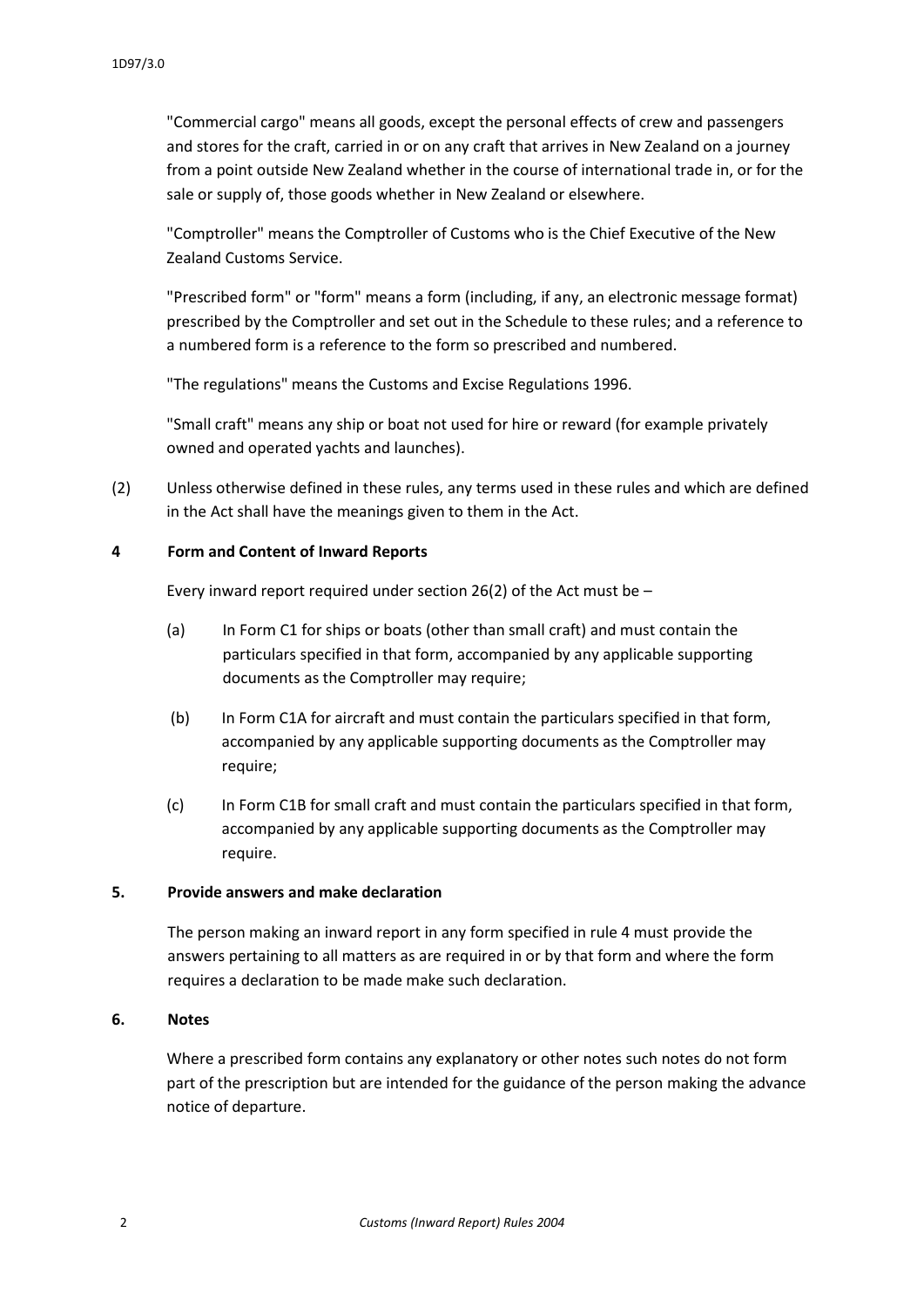# **7. Revocation**

The following rules are hereby revoked:

- (a) Customs (Inward Report) Rules 1996<sup>1</sup>
- (b) Customs (Inward Report) Amendment Rules 2001<sup>2</sup>
- (c) Customs (Inward Report) Amendment Rules 2002<sup>3</sup>

# **8. Status of Rules**

These rules are deemed to be regulations for the purposes of the Regulations (Disallowance) Act 1989.

**.** 

 $1$  CR 1A/1996

 $^{2}$  CR 1A/2001

<sup>3</sup> CR 1A/2002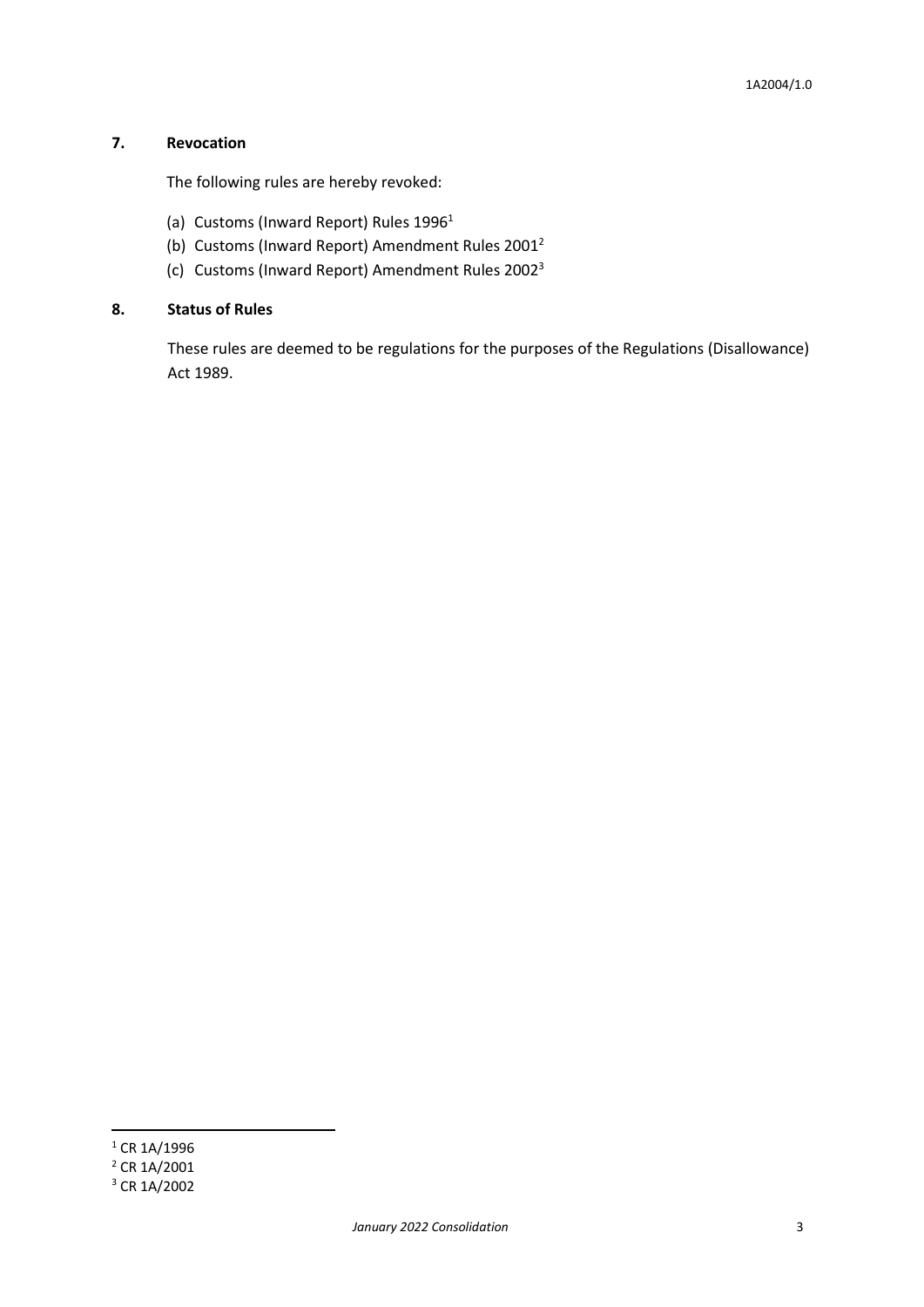# **SCHEDULE**

**Form C1**

Refer to Customs (Inward Report) Amendment Rules 2009.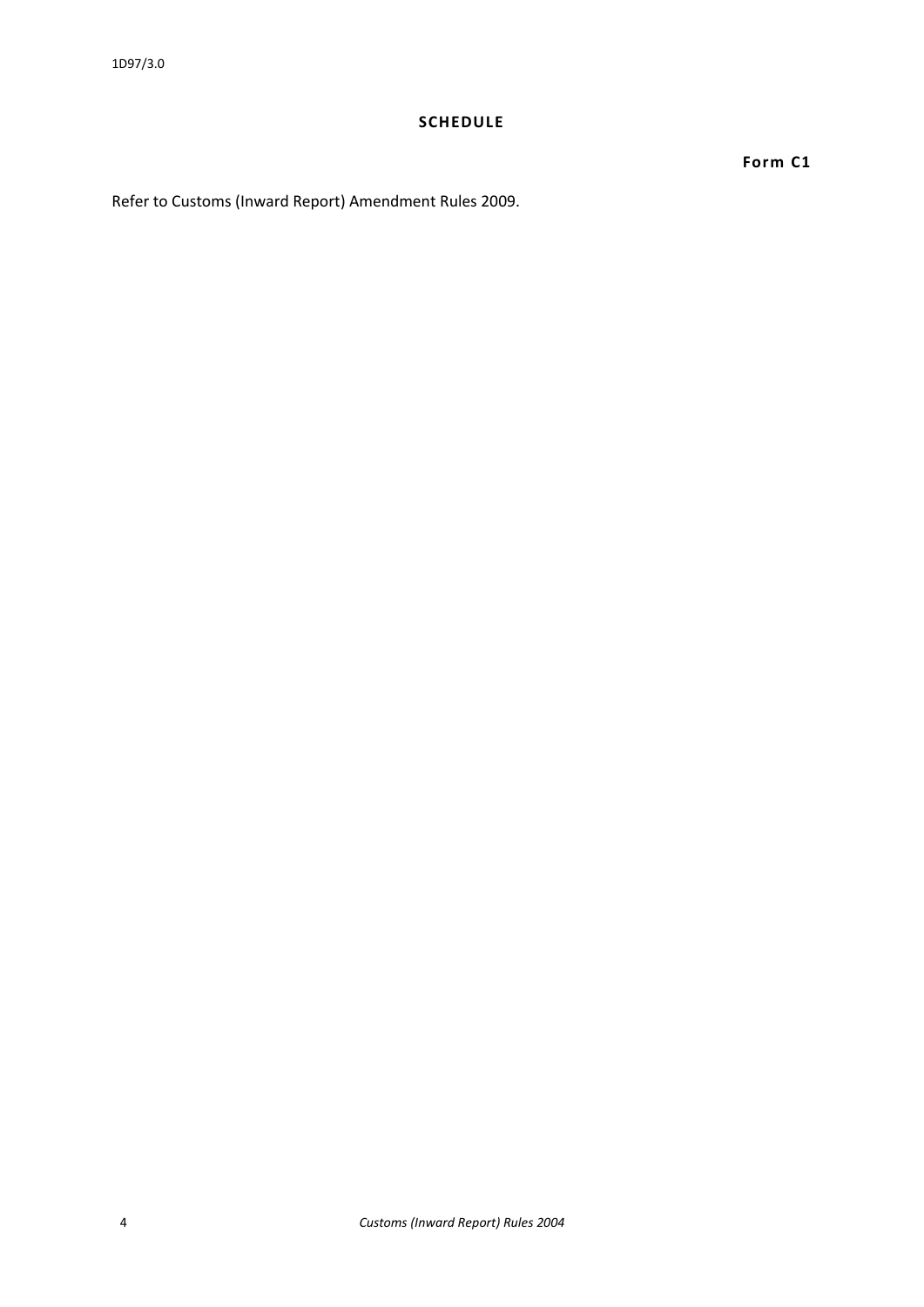1A2004/1.0

**Form C1A**

Refer to Customs (Inward Report) Rules 2004.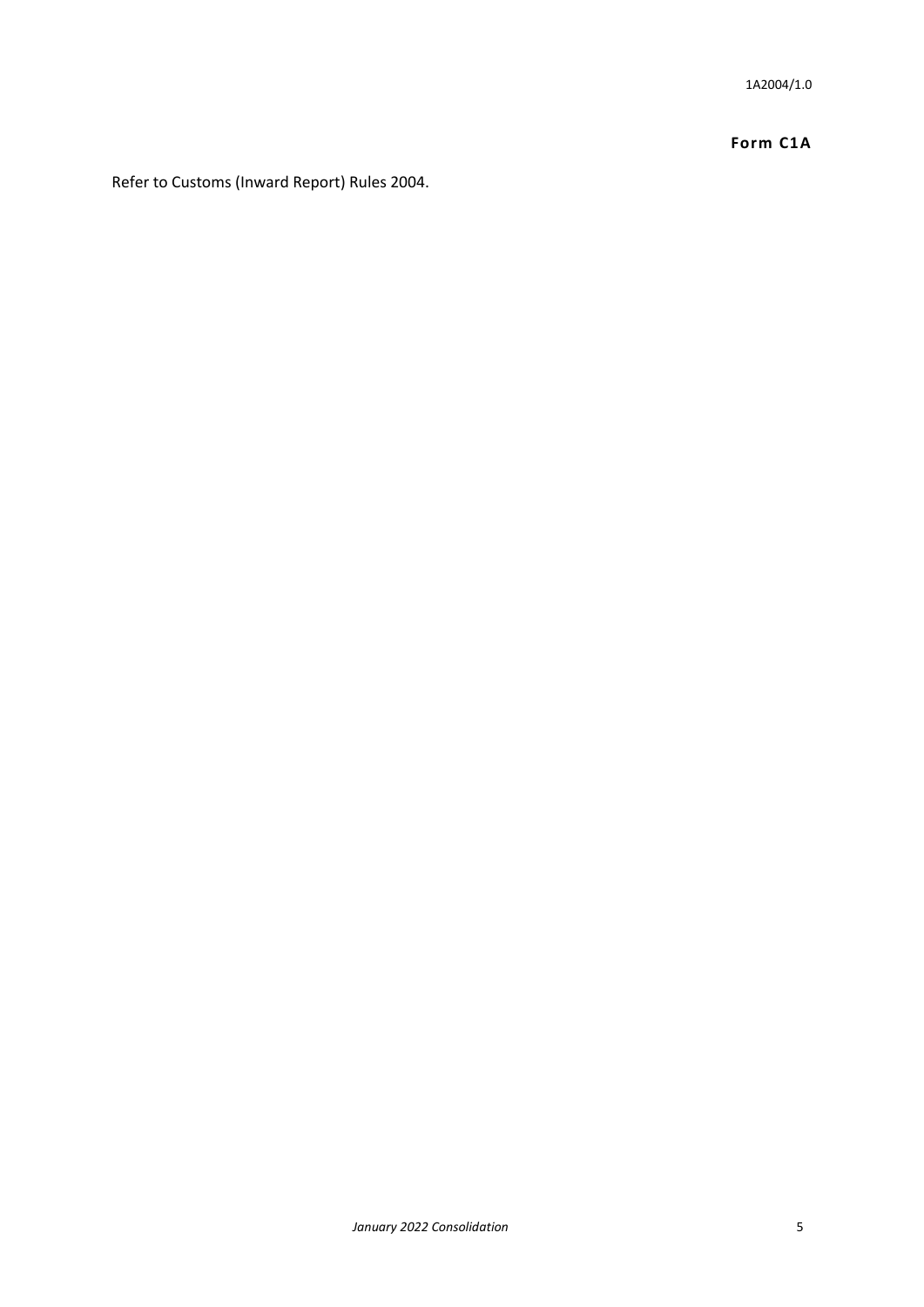**Form C1B**

Refer to Customs (Inward Report) Rules 2004.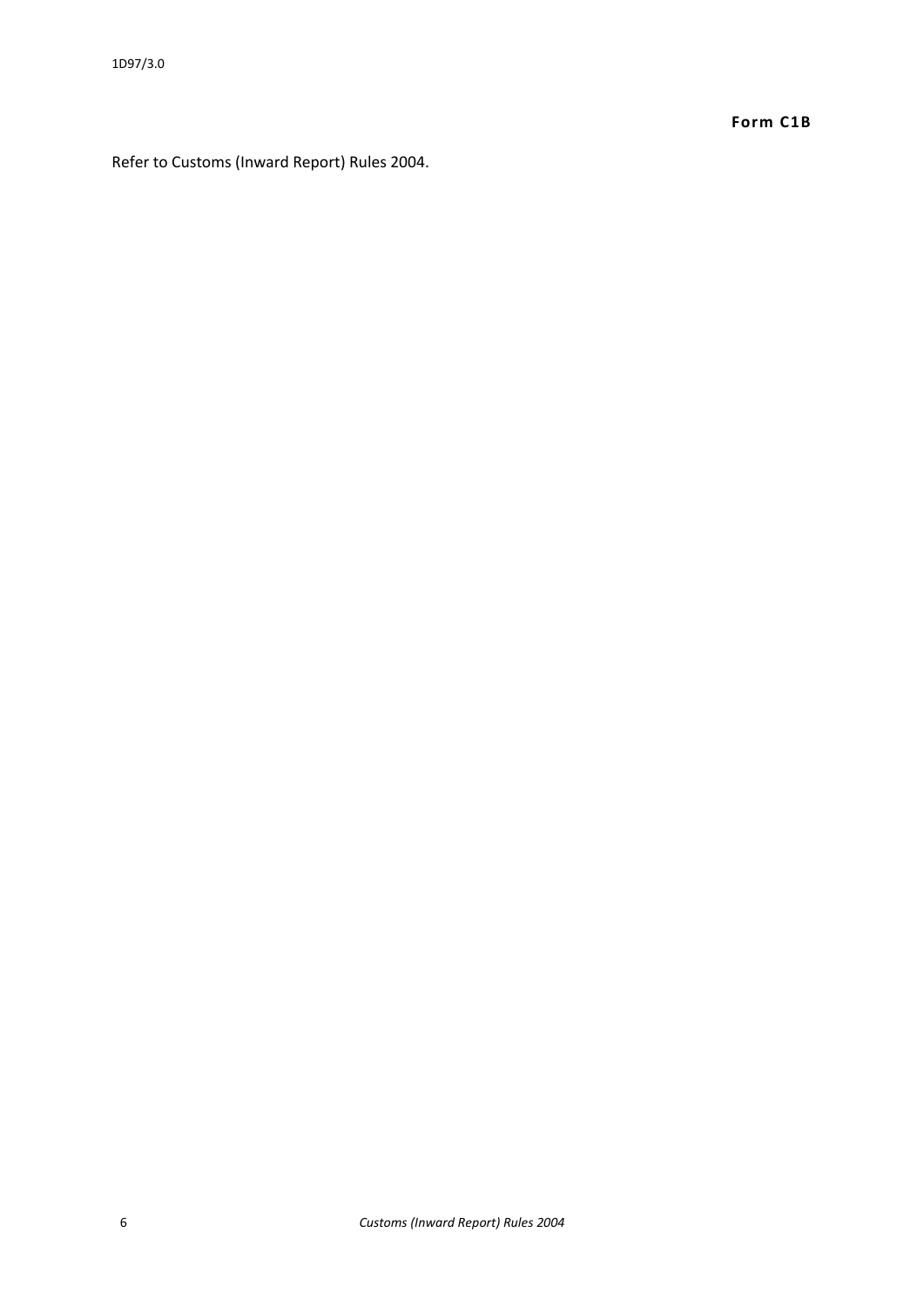Dated at Wellington this 24th day of October 2004.

\_\_\_\_\_\_\_\_\_\_\_\_\_\_\_

Martyn Dunne Comptroller of Customs